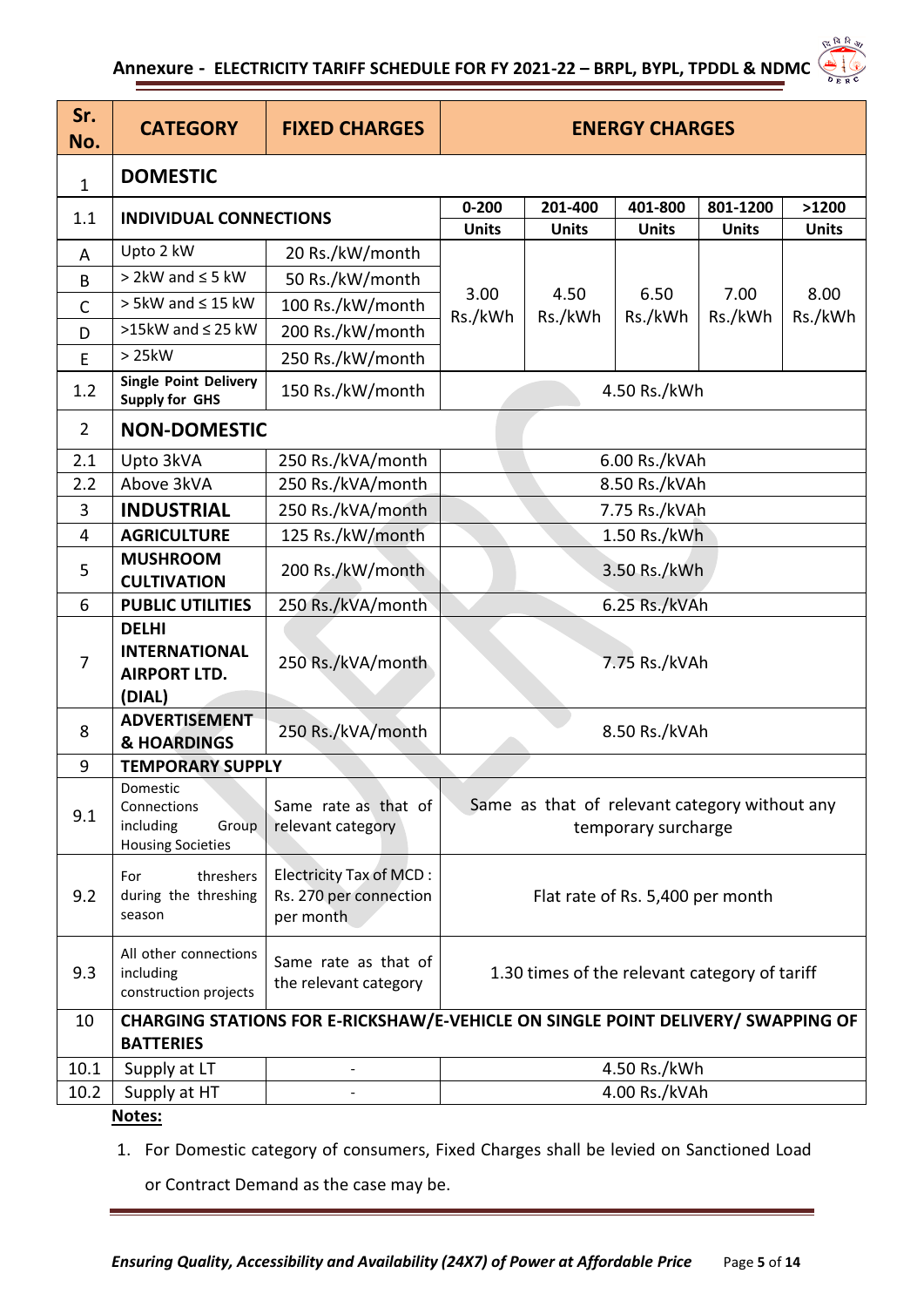

2. For all categories other than Domestic, Fixed Charges are to be levied based on Billing Demand per kW/kVA. Where the Maximum Demand (MD), as defined in *DERC (Supply Code and Performance Standards) Regulations, 2017*, reading exceeds sanctioned load/contract demand, a surcharge of 30% shall be levied on the Fixed Charges corresponding to excess load in kW/kVA for such billing cycle only. Wherever, sanctioned Load/Contract Demand is in kW/HP, the kVA shall be calculated on basis of actual Power Factor of the consumer, for the relevant billing cycle and in case of non-availability of actual Power Factor, the Power Factor shall be considered as unity for Sanctioned Load/Contract Demand upto 10kW/11kVA.

## 3. **Time of Day (ToD) Tariff**

- a. ToD tariff shall be applicable on all consumers (other than Domestic) whose sanctioned load/MDI (whichever is higher) is 10kW/11kVA and above.
- b. Optional for all other three phase (3ø) connections including Domestic connections. If the consumer who has opted for ToD, the charges for up-gradation of meters, if any, shall be borne by respective consumers.
- c. The Commission has decided to retain the Rebate during the Off Peak hours and Peak hours Surcharge at 20%. Optional ToD Consumers will have the option to move back to non-ToD regime only once within one Financial Year. For other than Peak and Off-Peak hours normal Energy Charges shall be applicable.

| <b>MONTHS</b>      | <b>PEAK HOURS</b><br>(HRS)   | <b>SURCHARGE ON</b><br><b>ENERGY CHARGES</b> | <b>OFF-PEAK</b><br><b>HOURS (HRS)</b> | <b>REBATE ON</b><br><b>ENERGY CHARGES</b> |
|--------------------|------------------------------|----------------------------------------------|---------------------------------------|-------------------------------------------|
| Mav -<br>September | 1400-1700 &<br>$2200 - 0100$ | 20%                                          | $0400 - 1000$                         | 20%                                       |

d. The Commission has retained the time slots for Peak and Off-Peak hours as follows:

- 4. Rebate of 3%, 4% & 5% on the Energy Charges for supply at 11kV, 33/66 kV and 220 kV shall be applicable.
- 5. Maintenance Charges on Street Lights, wherever maintained by DISCOMs, shall be payable @ Rs. 84/light point/month and material cost at the rate of Rs. 19/light point/month as per the Commission's Order dated 22nd September 2009 in addition to the specified tariff. These charges are exclusive of applicable taxes and duties.
- 6. The valid Factory Licence shall be mandatory for applicability of Tariff under Industrial category: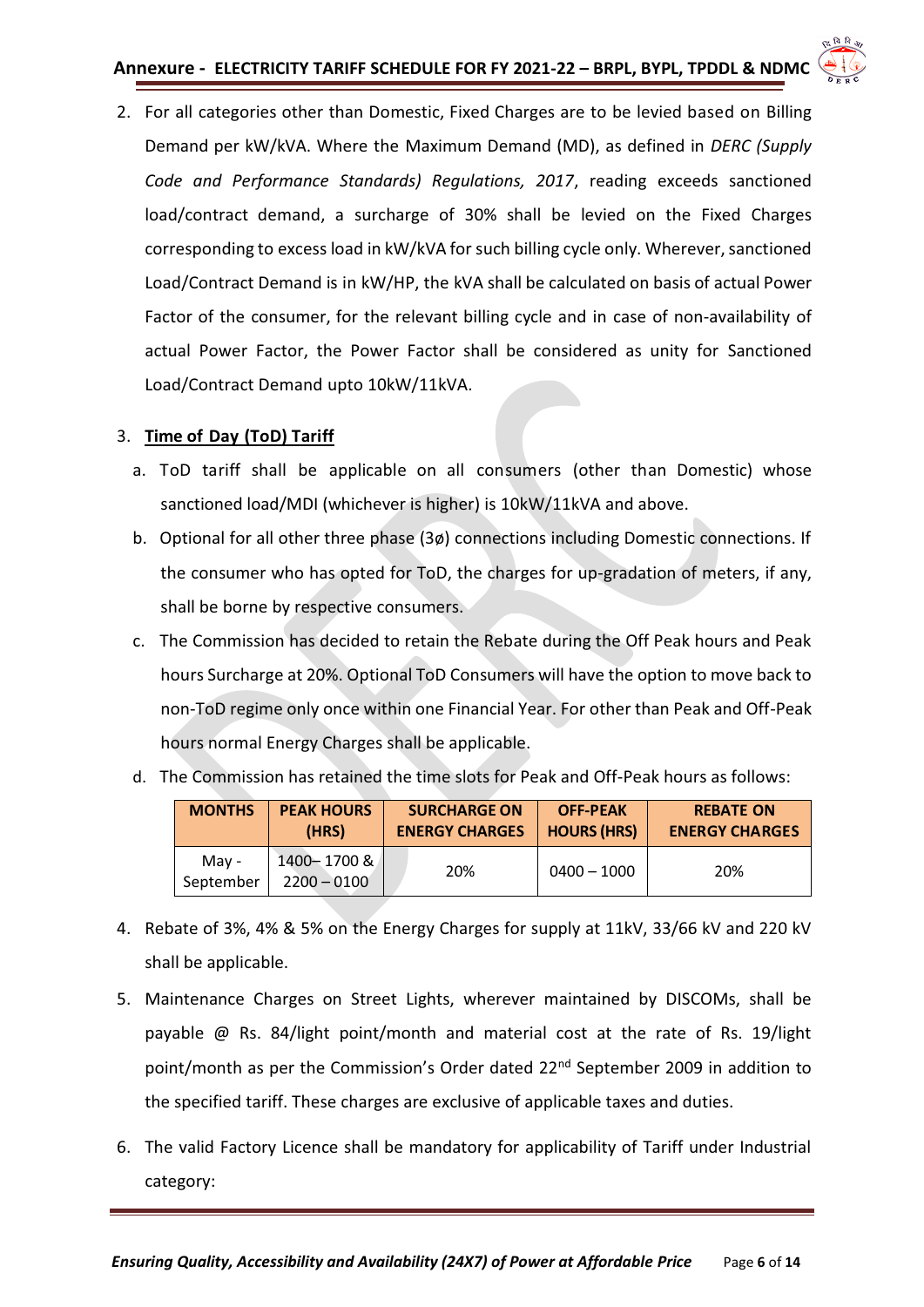

Provided that in case where the Factory Licence has expired and its renewal application is pending with the concerned authority, the DISCOMs shall bill such consumers as per Tariff applicable under Non Domestic category;

 Provided further that on renewal of the Factory Licence, the DISCOMs shall adjust the bills of such consumers as per applicable Tariff under Industrial category from the effective date of renewal of such Licence.

{**Explanation –** The Factory License for the purpose of applicability of industrial tariff shall mean the license or permission or authorisation or any other document issued or granted by Directorate of Industries or Ministry of Micro, Small and Medium Enterprises or MCD or any other Central or State Government Agency, as applicable, for running an Industry or Factory in respective field of operation.}

- 7. The above Tariff Rates shall be subject to following Additional Surcharges to be applied only on the basic Fixed Charges and Energy Charges excluding all other charges e.g., LPSC, Arrears, Electricity Tax/Duty, PPAC, Load Violation Surcharge, etc. for the consumers of BRPL, BYPL & TPDDL:
	- (a) 8% towards recovery of accumulated deficit, and,
	- (b) 7% towards recovery of Pension Trust Charges of erstwhile DVB Employees/ Pensioners as recommended by GoNCTD.
- 8. The Distribution Licensee shall levy PPAC after considering relevant ToD Rebate/Surcharge on energy charges applicable to the consumers.
- 9. For consumers availing supply through prepayment meters, the additional rebate of 1% shall be applicable on the basic Energy Charges, Fixed Charges and all other charges on the applicable tariff.
- 10. The Single Point Delivery Supplier (Group Housing Societies) shall charge the Domestic tariff as per slab rate of 1.1 to its Individual Members availing supply for Domestic purpose and Non Domestic Tariff for other than domestic purpose. Any Deficit/Surplus due to sum total of the billing to the Individual Members as per slab rate of tariff schedule 1.1 and the billing as per the tariff schedule 1.2 including the operational expenses of the Single Point Delivery Supplier shall be passed on to the members of the Group Housing Societies on pro rata basis of consumption.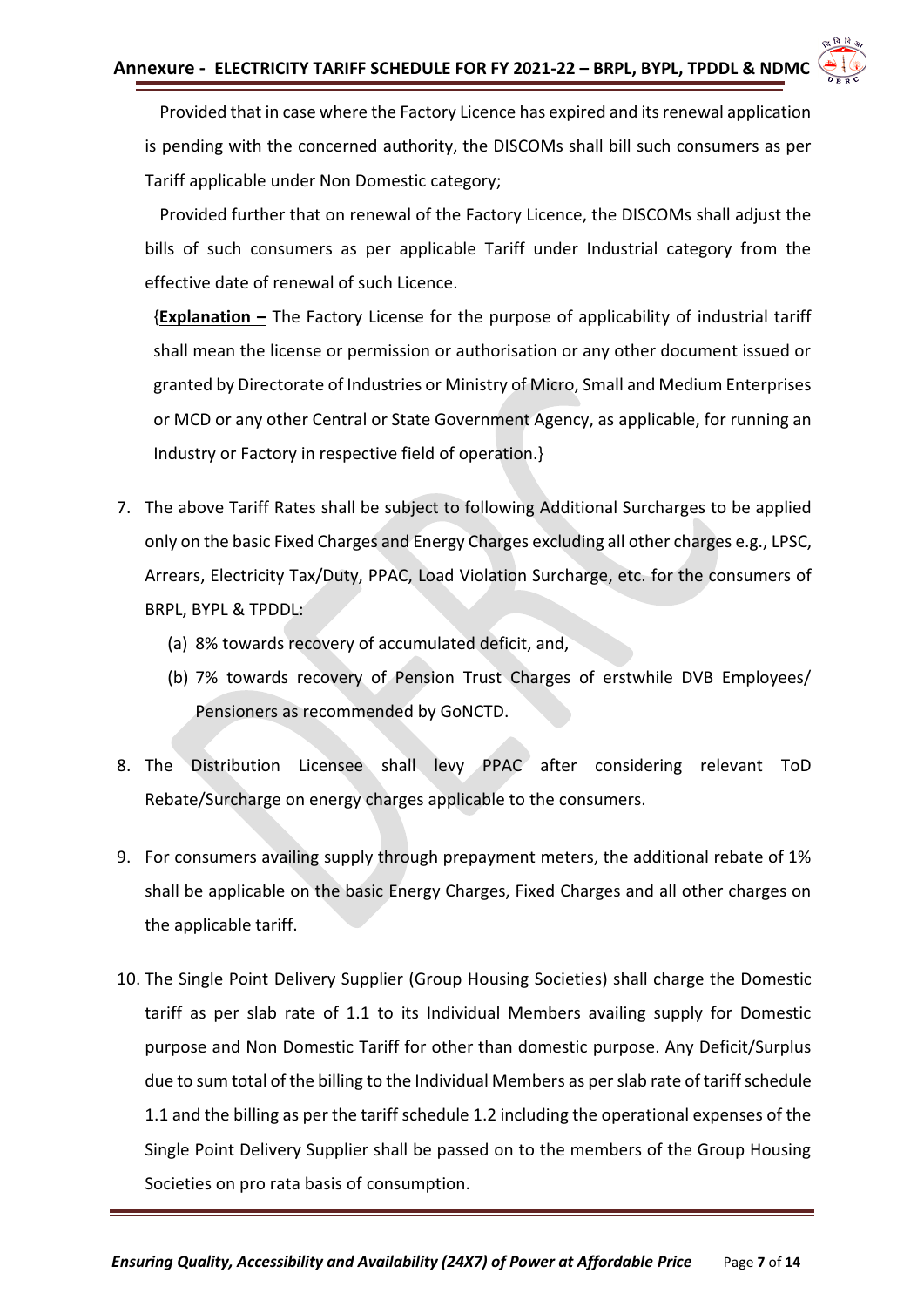

- 11. Individual Domestic Consumers availing the supply at single point delivery through Group Housing Society, shall claim the benefit of subsidy, applicable if any, as per the Order of GoNCTD. Group Housing Society shall submit the details of eligible consumers with consumption details and lodge claim of subsidy on behalf of individual members from DISCOMs.
- 12. The Single Point Delivery Supplier availing supply at HT & above shall charge the tariff to its LT consumers and in addition shall be entitled to charge an extra upto 5% of the bill amount to cover losses and all its expenses.
- 13. The Commercial Consumers of DMRC and DIAL who have sanctioned load above 215 kVA but served at LT (415 Volts) shall be charged the tariff applicable to Non-domestic LT (NDLT) category greater than 140kW/150kVA (415 Volts).
- 14. The rates stipulated in the Schedule are exclusive of electricity duty and other taxes and charges, as levied from time to time by the Government or any other competent authority, which are payable extra.
- 15. In the event of the electricity bill rendered by the Distribution licensee, not being paid in full within the due date specified on the bill, a Late Payment Surcharge (LPSC) @ 18% per annum shall be levied. The LPSC shall be charged for the number of days of delay in receiving payment from the consumer by the Distribution Licensee, until the payment is made in full without prejudice to the right of the licensee to disconnect the supply after due date, in the event of non-payment in accordance with Section 56 of Electricity Act, 2003. This will also apply to temporary connections and enforcement cases, where payment of final bill amount after adjustment of amount as per directions of the Court and deposit, is not made by due date.
- 16. No payment shall be accepted by the Distribution Licensees from its consumers at its own collection centres/mobile vans in cash towards electricity bill exceeding Rs. 4,000/ except from blind consumers, for court settlement cases & payment deposited by the consumers at designated scheduled commercial bank branches upto Rs. 50,000/-. Violation of this provision shall attract penalty to the level of 10% of total cash collection exceeding the limit.